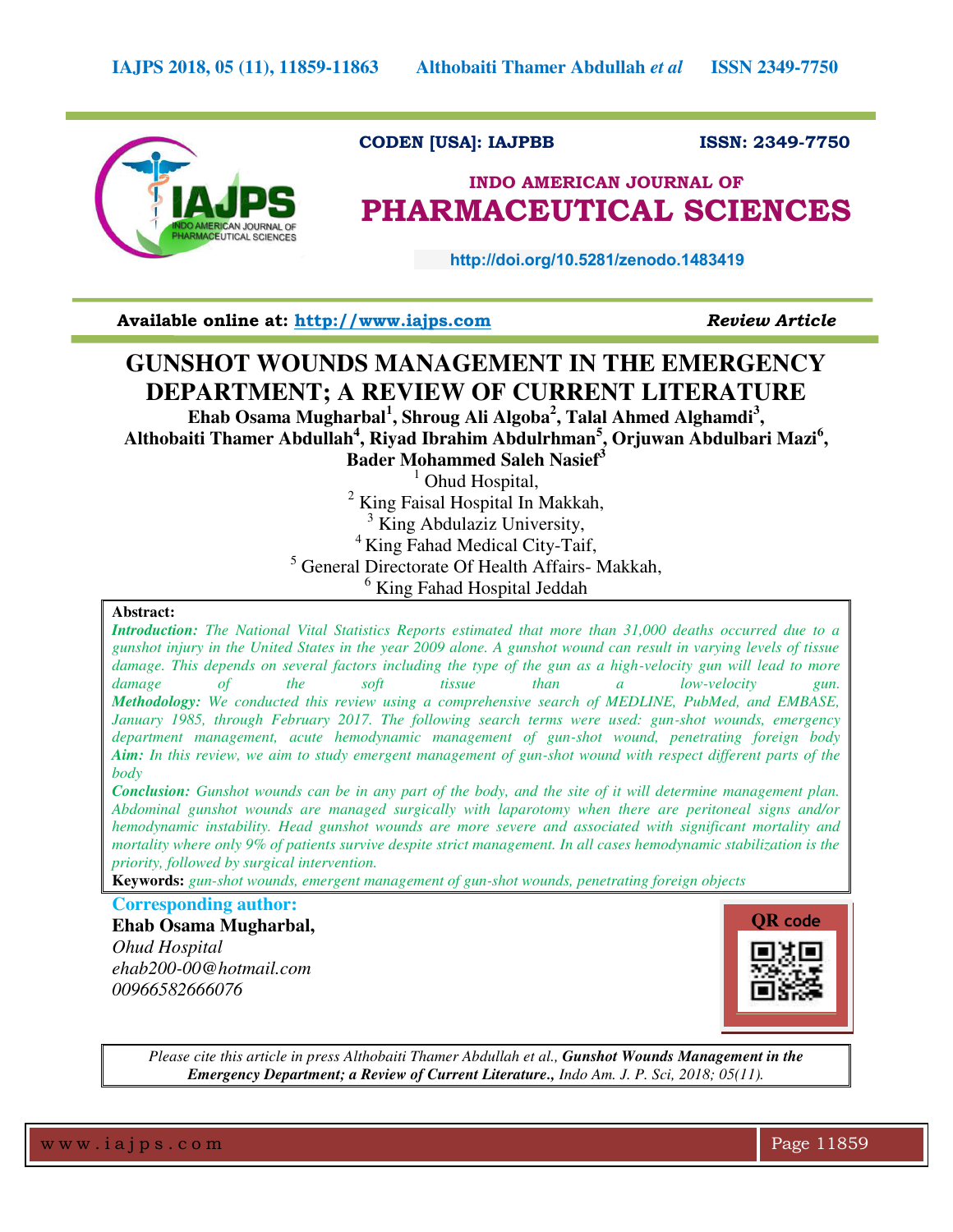#### **INTRODUCTION:**

Injuries resulting from gunshots have been decreasing lately in the United States. However, the number of these injuries remains significantly high; the National Vital Statistics Reports estimated that more than 31,000 deaths occurred due to a gunshot injury in the United States in the year 2009 alone. The number of non-fatal gunshots injuries is also high and is about double the number of fatal injuries **[1]**.

Trauma to the hands and upper extremity from gunshots has recently become more prevalent due to the increase in gang violence and the wider prevalence of guns in civilian life **[2]**. A gunshot wound can result in varying levels of tissue damage. This depends on several factors including the type of the gun; for example, a high-velocity gun will lead to more damage of the soft tissue than a low-velocity gun. A more recent classification of guns that is can predict damage more accurately, is low- and highenergy guns **[3]**. The type of the bullet has also been used to predict the level of tissue damage.

Despite becoming common in civilian life, gunshot wounds are still not managed properly leading to significant complications and mortality. In this study, we will review most recent literature regarding emergency management of gunshot wounds.

#### **METHODOLOGY:**

### • **Data Sources and Search terms**

We conducted this review using a comprehensive search of MEDLINE, PubMed, and EMBASE, January 1985, through February 2017. The following search terms were used: gun-shot wounds, emergency department management, acute hemodynamic management of gun-shot wound, penetrating foreign body

#### • **Data Extraction**

Two reviewers have independently reviewed the studies, abstracted data, and disagreements were resolved by consensus. Studies were evaluated for quality and a review protocol was followed throughout.

The study was approved by the ethical board of King Abdulaziz University Hospital.

#### **Management of gunshot wounds to the abdomen:**

Previously, it has been thought that any gunshot wound to the abdomen should be explored as soon as possible, and when the condition of the patients permits. This belief started later to become less solid, and laparotomy following abdominal gunshot wound started to be performed less.

A study conducted by Moore et al has found that of 245 patients who had abdominal gunshot wounds (162 of them had peritoneal penetration), about 156 patients had injuries to internal abdominal viscera. Authors of this study concluded that patients who have abdominal gunshot wounds with peritoneal penetration must undergo laparotomy. However, in the absence of peritoneal penetration, observation and conservative management are preferred to avoid unnecessary surgical intervention **[4]**.

Another study was conducted on 41 patients who had an abdominal gunshot wound with minimal clinical signs. Although all these patients were managed conservatively, seven of them required laparotomy eventually due to discovered colon, small bowel, and liver injuries. However, no significant long-term complications or mortality were recorded in any of these patients. Therefore, thus study concluded that laparotomy should only be performed in selected patients with abdominal gunshot wounds. Other patients can be managed conservatively **[5]**.

All later studies showed that patients who develop peritoneal signs or hemodynamic instability following an abdominal gunshot wound, should urgently undergo laparotomy. Therefore, the decision of undergoing laparotomy could be based on physical examination and clinical findings, with sensitivity and specificity reaching 100% and 95% respectively. In fact, the ability of clinical examination to predict the need for surgery is not limited to abdominal gunshot wounds but could also be applied in pelvic gunshot wounds patients **[6]**. Avoiding unnecessary surgical intervention is important as it leads to significant decrease in costs, hospital stays, and infections.

In addition to thorough physical examination, abdominal imaging is essential to better determine proper management. CT scan is recommended to be used in these cases as it will help establish a better management and follow up plan. In a previous study, Velmahos et al.**[7]** studied 100 patients with abdominal gunshot wounds who were clinically selected to undergo conservative management. They performed CT scans on them and followed them for later outcomes. Authors of this study concluded that the use of CT scan was associated with a sensitivity of 90.5% and specificity of 96% in the prediction of the need of delayed laparotomy. Therefore, they recommended it is use as a safe option along with clinical examination to be able to establish a more accurate management plan.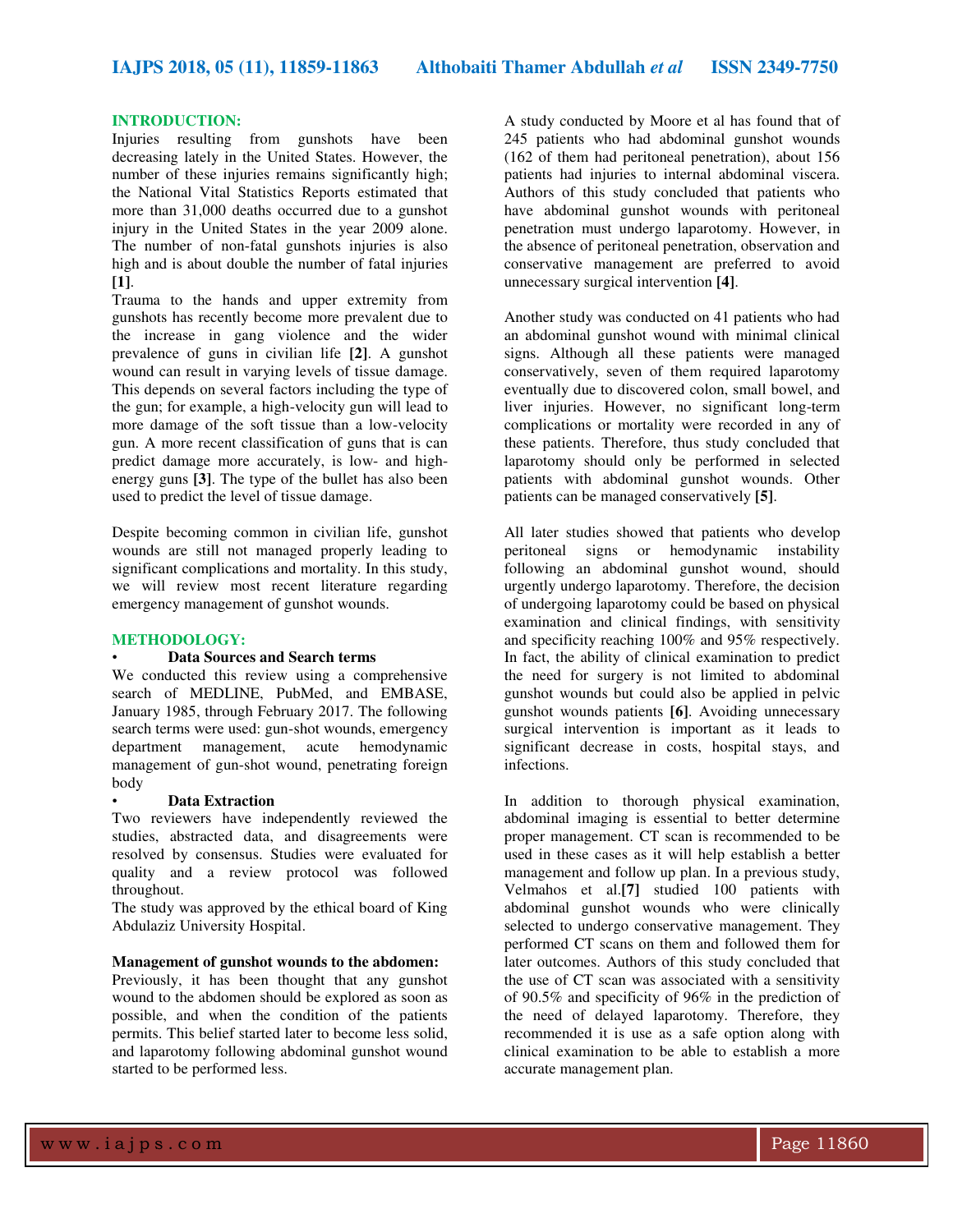The use of ultrasound in these patients remains controversial, with no solid evidence supporting its benefits, due to its relatively low sensitivity. However, it is still usually done in emergency departments due to its wide availability and low cost **[8]**. On the other hand, the use of angiography could be beneficial in some cases to detect possible vascular injuries. Further studies on the use of angiography are required to establish guidelines and recommendations to physicians **[9]**.

In conclusion, it is almost agreed currently among emergency physicians that not all patients with abdominal gunshot wound will require emergent laparotomy. Conservative management should be used when patients do not show hemodynamic instability or peritoneal signs, and this will lead to faster improvement and shorter hospital stays. However, there is still a fraction of these patients who will eventually require delayed laparotomy. On the other hand, patients who show severe clinical signs should immediately undergo laparotomy to prevent long term complications and mortality. These results should be further examined in larger studies to establish more solid guidelines.

#### **Management of gunshot wounds to the head:**

Generally, head gunshot wounds leading to traumatic brain injury are immediately fatal; up to 73% of victims die immediately, about 12% die within three hours, and about 7% die later **[10]**. However, in cases where Glasgow Coma Scale is higher than 6, patients may undergo medical and/or surgical management to improve outcomes and survival of these patients **[11]**. Another important factor in determining prognosis in patients with head gunshot wounds is hemodynamic status. In fact, up to 50% surviving victims present to the emergency department with hypotension, which is associated with poorer prognosis **[12]**.

It is essential to keep measuring the Glasgow Coma Scale of the patient repeatedly. It is estimated that up to two thirds of patients who are admitted to the emergency department with head gunshot wounds have a Glasgow Coma Score that is less than 6 **[13]**. The remaining one-third have a Glasgow Coma Score that is equal or higher than 6. Only these patients are eligible to medical and/or surgical intervention following a head gunshot wound, and have a chance for recovery. Another key factor in determining the prognosis of a patient with a head gunshot wound is the time between the injury and admission to the emergency department **[13]**.

Pupillary size and light reaction are considered other useful outcomes that can predict prognosis in patients

with head gunshot wounds **[14]**. Abnormal response of the pupil, which is considered a poor prognostic sign, is in fact present in more than half patients with head gunshot wound. Moreover, some patients with head gunshot wound can even present with coagulopathies. This has also been associated with poor prognosis **[15]**.

In cases of head gunshot wounds, imaging findings are of high benefit in determining the exact lesion and planning surgical treatment. The wound is visualized mainly using CT scanning. Wound visualization includes checking air sinuses involvement, the presence of fragments and debris, and the projectile trajectory. When the patient is eligible to medical treatment or decompressive craniectomy, it is also important to determine brain swelling degree, the presence of a midline shift, and the presence of basal cisterns obliteration **[16]**.

### **Management of gunshot wounds to the hand:**

When studying hand gunshot wounds, studies report varying infection rates. However, infection is not considered a significant concern when dealing with a hand gunshot wound. The risk of infection increases significantly when treatment and wound management is delayed for more than six hours following injury **[17]**.

It is universally established that hand gunshot wounds require early management and treatment, especially when there is as associated fracture or soft tissues damage. In these cases, immediate interventions are essential. The first step in relatively mild wounds is to debride the wound immediately. This is followed by application of dressing and later routine follow up. When hand gunshot wounds are more severe, surgical debridement of the wound is indicated along with reconstruction of the damaged structures. Early closure is the wound is not generally recommended in mild cases. The main determinant of the severity of the wound, and thus management plan is the involvement of bones, nerves, and/or tendons. Performing early debridement and anatomical reconstruction, along with wound cleaning have been associated with significantly improved clinical outcomes and better hand functions **[18]**.

In more severe cases where there is significant tissue injury, injury of the vessels, presence of neurologic symptoms, frank contamination of the wound, involvement of hand joints, the presence of signs suggesting compartment syndrome, the presence of severe fractures, and/or injuries to the tendons, surgical interventions is indicated. Another indication of surgery is late presentation of the patient after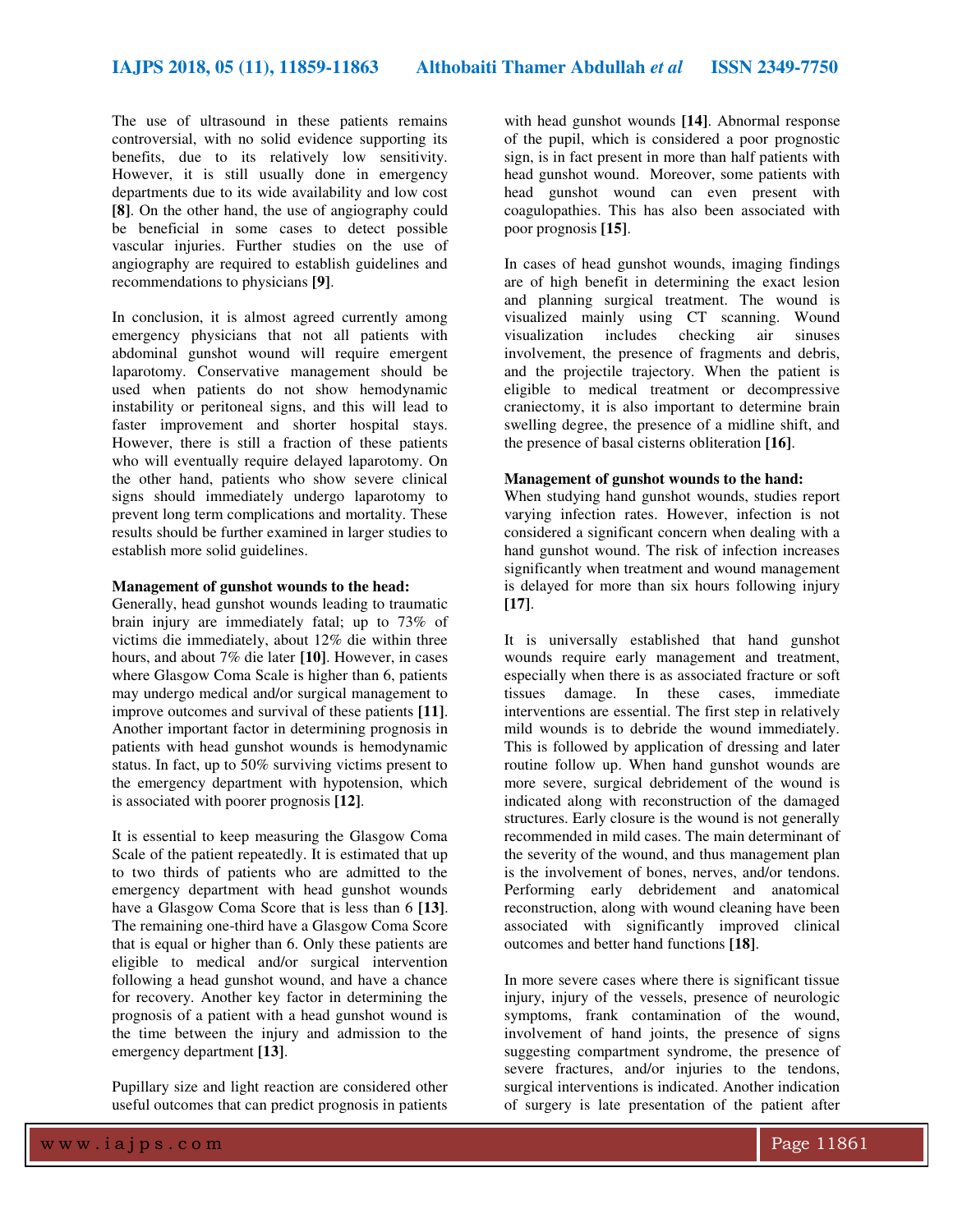more than eight hours from the injury **[19]**. Type of surgical intervention is usually determined based on the injury present.

When surgery is indicated, it is recommended to be performed as early as possible. Early intervention is significant determinant of recovery and restoration of joint movements, elimination of edema, and return of fully-functioning hand **[20]**. When sufficient surgical intervention is nor performed on time, risk of infection increases significantly with late-term complications **[17]**.

In severe hand gunshot wounds where neurologic and/or vascular injuries are present, no established guidelines are present for management. A reason for this lack of evidence may be due to the relative rarity of these injuries in hand gunshot wounds; it is estimated that only 8% of patients with hand gunshot injuries will develop neurologic and/or vascular injuries **[21]**. Generally, physicians recommend immediate surgical repair of the wound along with the vessel or nerve damaged, in attempts to restore functions. When surgically intervening, it is important to start with repairing more important structures like arteries and nerves. Post-operative rehabilitation is important and is thought to have significant impact on long term outcomes **[21]**.

#### **CONCLUSIONS:**

Gunshot wounds are important emergency cases that require early management and treatment. Gunshot wounds can be in any part of the body, and the site of it will determine management plan. Abdominal gunshot wounds are managed surgically with laparotomy when there are peritoneal signs and/or hemodynamic instability. Otherwise, observations with conservative management are enough. Head gunshot wounds, on the other hand, are more severe and associated with significant mortality and mortality. Only 9% of patients survive a head gunshot wound, and these 9% require strict management and high quality care to be able to restore functions. Hand gunshot wounds are usually less severe and are easily managed. Early debridement of the wound is essential to prevent infections along with other long term complications and loss of functions. In severe hand gunshot wounds injuries, surgical intervention is indicated to restore function.

#### **REFERENCES:**

**1. Kochanek KD, Xu J, Murphy SL, Minino AM, Kung HC (2011):** Deaths: final data for 2009. Natl Vital Stat Rep., 60: 1-116.

- **2. Bartlett CS, Helfet DL, Hausman MR, Strauss E (2000):** Ballistics and gunshot wounds: effects on musculoskeletal tissues. J Am Acad Orthop Surg., 8: 21-36.
- **3. Nathan R (1999):** The management of penetrating trauma to the hand. Hand Clin., 15: 193-199, vii.
- **4. Moore EE, Moore JB, Van Duzer-Moore S, Thompson JS (1980):** Mandatory laparotomy for gunshot wounds penetrating the abdomen. Am J Surg., 140: 847-851.
- **5. Demetriades D, Charalambides D, Lakhoo M, Pantanowitz D (1991):** Gunshot wound of the abdomen: role of selective conservative management. Br J Surg., 78: 220-222.
- **6. Velmahos GC** *et al.* **(1997):** A selective approach to the management of gunshot wounds to the back. Am J Surg., 174: 342-346.
- **7. Velmahos GC, Constantinou C, Tillou A, Brown CV, Salim A, Demetriades D (2005):** Abdominal computed tomographic scan for patients with gunshot wounds to the abdomen selected for nonoperative management. J Trauma, 59: 1155-1160
- **8. Bokhari F** *et al.* **(2004):** The ultrasound screen for penetrating truncal trauma. Am Surg., 70: 316-321.
- **9. Shanmuganathan K, Mirvis SE, Chiu WC, Killeen KL, Hogan GJ, Scalea TM (2004):** Penetrating torso trauma: triple-contrast helical CT in peritoneal violation and organ injury--a prospective study in 200 patients. Radiology, 231: 775-784.
- **10. Aarabi B** *et al.* **(2014):** Predictors of outcome in civilian gunshot wounds to the head. J Neurosurg., 120: 1138-1146.
- **11. Mao Z** *et al.* **(2012):** Traumatic intracranial aneurysms due to blunt brain injury-a single center experience. Acta Neurochir. (Wien), 154: 2187-2193
- **12. Kazim SF, Shamim MS, Tahir MZ, Enam SA, Waheed S (2011):** Management of penetrating brain injury. J Emerg Trauma Shock, 4: 395-402.
- **13. Zafonte RD** *et al.* **(2012):** Effect of citicoline on functional and cognitive status among patients with traumatic brain injury: Citicoline Brain Injury Treatment Trial (COBRIT). JAMA, 308: 1993-2000.
- **14. Petridis AK, Doukas A, Barth H, Mehdorn M (2011):** Outcome of craniocerebral gunshot injuries in the civilian population. Prognostic factors and treatment options. Cent Eur Neurosurg., 72: 5-14.
- **15. Kearney TJ, Bentt L, Grode M, Lee S, Hiatt JR, Shabot MM (1992):** Coagulopathy and